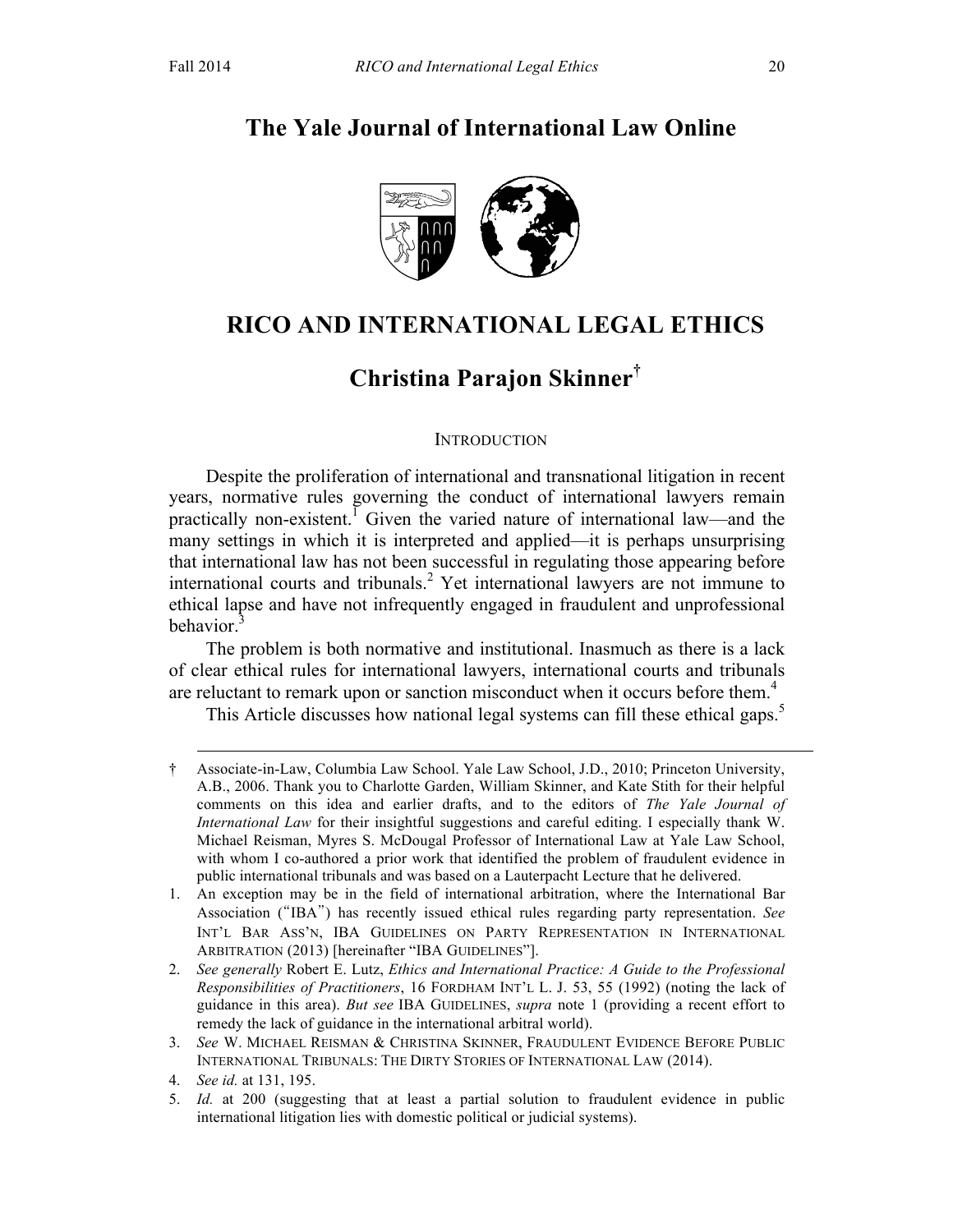To illustrate the point, this Article considers a recent case of transnational fraud allegedly perpetrated by a U.S. lawyer in a case involving Ecuadorian plaintiffs and a U.S. defendant. In *Chevron v. Donziger*, a U.S. federal district court applied a federal law—the Racketeer Influenced and Corrupt Organizations Act ("RICO")—to an American lawyer's misconduct in connection with an Ecuadorian suit.<sup>6</sup>

*Chevron* may set a precedent for greater domestic regulation of international lawyers by paving a path for domestic law, especially RICO, to sanction American lawyers who behave fraudulently or corruptly abroad. At the same time, the district court's *Chevron* opinion serves as a cautionary tale—in scrutinizing international lawyers' conduct under RICO, the district courts must be careful not to inadvertently assume the role of appellate reviewer of a foreign court's judgments. The Article thus concludes that U.S. courts should assume a greater responsibility for regulating American lawyers' conduct abroad, but that this role should be subject to important limitations.

The Article proceeds in three parts. Part I considers the problem of fraud and unethical behavior in foreign and international tribunals, Part II argues that the RICO statute should apply to such behavior, and Part III discusses how to avoid foreign relations problems relating to extraterritoriality and comity.

# I. ETHICAL REGULATION OF INTERNATIONAL LAWYERS

History has seen several significant cases of fraudulent or unprofessional conduct in the international legal arena.<sup>7</sup> This Part first discusses the problem and the need for a national rather than international solution. It then considers a recent case of fraudulent conduct in which U.S. federal law was invoked by one of the parties for relief from what it argued was an illegitimate judgment.

# A. *The Problem*

 $\overline{a}$ 

Under international law, the ethical obligations of international lawyers are notoriously difficult to identify and harder still to enforce.<sup>8</sup> There are several reasons for this difficulty. For one, agreed-upon standards may be hard to come by.<sup>9</sup> Litigants in an international case often come from different legal

<sup>6.</sup> Chevron Corp. v. Donziger, 974 F. Supp. 2d 362 (S.D.N.Y. 2014).

<sup>7.</sup> *See* REISMAN & SKINNER, *supra* note 3 (discussing the fraudulent or unprofessional conduct perpetrated in different international tribunals, dating as early as the Mexican-American Claims Commission of the nineteenth century); *see also* M/V Louisa (St. Vincent and the Grenadines v. Kingdom of Spain), Case No. 18, Order of May 28, 2013, http://www.itlos.org (separate opinion of Judge Cot) (discussing a possible withholding of evidence in the case).

<sup>8.</sup> *See, e.g.*, Catherine A. Rogers, *International Arbitration Needs Enforceable Conduct Rules*, 21 ALTERNATIVES TO THE HIGH COST OF LITIG. 97, 97 (2003) (noting that the "extraterritorial effect of national ethical codes is usually murky"). This gap has been partially filled by recent guidelines from the IBA. *See* IBA GUIDELINES, *supra* note 1. However, these guidelines are only a start, and many other areas of international and transnational litigation remain unaddressed by the IBA or elsewhere. *See also* M/V Louisa, Case No. 18, http://www.itlos.org, at  $\P$  33 (separate opinion of Judge Cot) (noting that recently established international tribunals have adopted codes of conduct for counsel).

<sup>9.</sup> *See* Richard Mosk, *Attorney Ethics in International Arbitration*, 5 PUBLICIST 32, 33 (2010)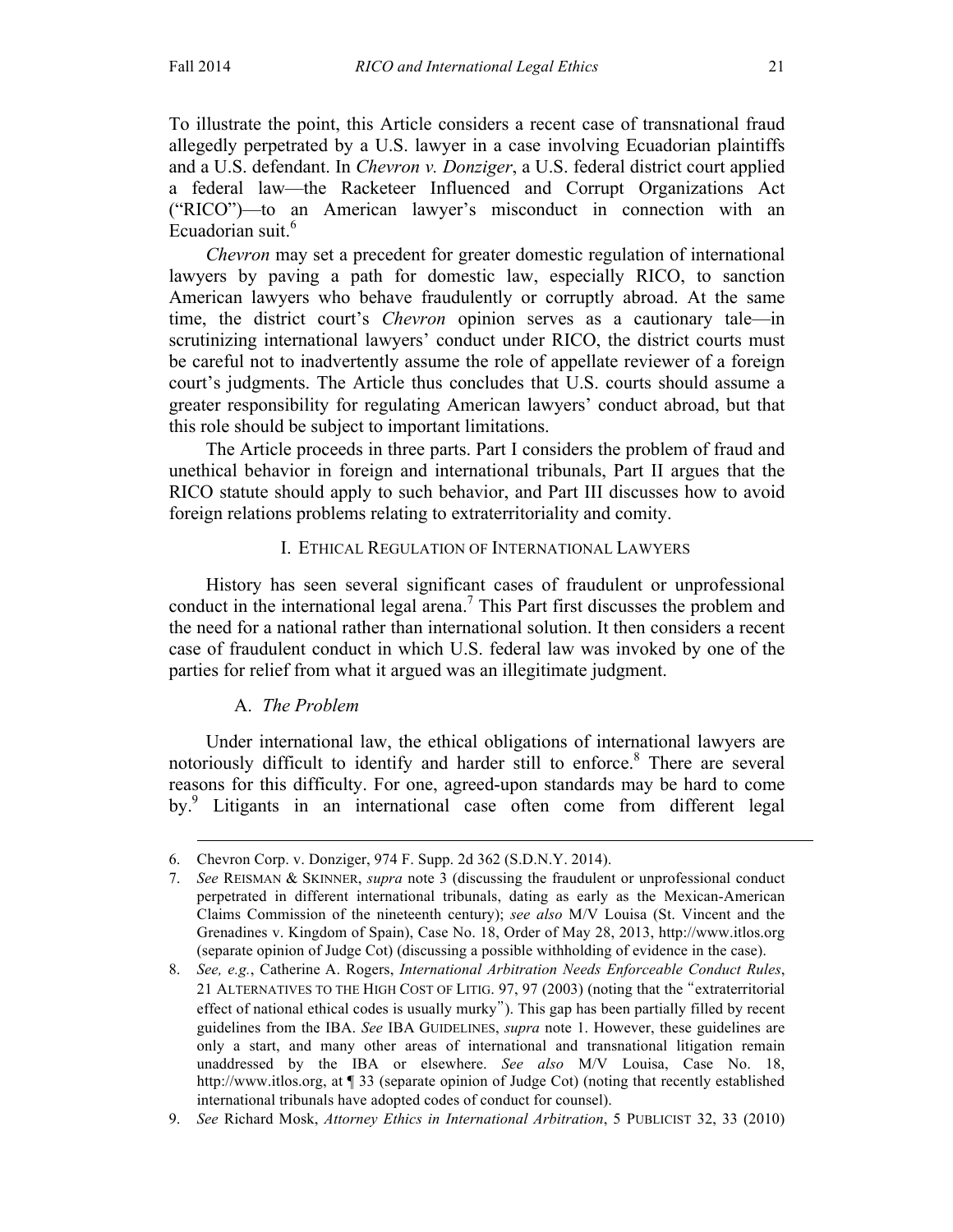backgrounds that may promote varying perceptions of what is ethical and professional.<sup>10</sup> Moreover, even when the litigants' professional mores are relatively similar, certain political forces inherent in international litigation especially in public international tribunals—may drive the lawyers to depart from them. Specifically, as Michael Reisman and I have argued elsewhere, loyalty to the lawyer's sovereign state and feelings of nationalism may seem to trump the obligation to an international court or tribunal and a foreign adversary; this ethical tension may be particularly acute for government lawyers.<sup>11</sup> Finally, some international lawyers may behave as though domestic rules that would ordinarily bind them are relaxed abroad because it is unclear whether and how these rules apply outside the domestic system.<sup>12</sup> For these reasons, the international legal community may be mistaken to expect (or desire) that international law is adequate to define the ethical duties of international lawyers.

Even if there were a coherent international "code of conduct," there is no supranational regulatory body to credibly enforce it.<sup>13</sup> In theory, a foreign court or international tribunal could assume responsibility for enforcing an international ethical code, or otherwise penalize a party who acts unethically. Yet reliance on these courts to sanction misconduct may be unwise for several reasons. For one, at least in cases of arbitration, the misconduct may come to light after the end of proceedings, and re-constituting a panel to deal with the problem may be impracticable or undesirable.<sup>14</sup> Moreover, in past cases of unethical behavior, international tribunals have been reluctant to denounce unethical conduct and parties responsible for it, preferring instead to find a way to adjudicate the case without mention of the misconduct.<sup>15</sup> International tribunals usually have a

(noting that "[d]ifferent regimes have a variety of rules or laws applicable to [ethical] issues").

15. In a prior work, Michael Reisman and I discuss several cases before the Iran-United States Claims Tribunal where the Tribunal was presented with evidence that could not be

<sup>10.</sup> *See id.* (noting that imposing different states' varying disciplinary rules to counsel in the same proceeding may lead to unfair results).

<sup>11.</sup> REISMAN & SKINNER, *supra* note 3, at 8-9 (discussing competing loyalty systems that may account for unprofessional conduct in international tribunals).

<sup>12.</sup> Catherine Rogers, *Context and Institutional Structure in Attorney Regulation: Constructing An Enforcement Regime for International Arbitration*, 39 STAN. J. INT'L L. 1, 30 (2003) [hereinafter Rogers, *Context*] (noting that "national bar associations . . . have essentially abdicated responsibility for regulating attorneys in the context of international arbitration" and conjecturing that "local bar associations [may] recognize that they would not be particularly effective at disciplining extraterritorial conduct of international advocates"); Catherine Rogers, *Fit and Function in Legal Ethics: Developing a Code of Conduct for International Arbitration*, 23 MICH. J. INT'L L. 341, 342-43 (2002) (noting, at least with respect to international arbitration, that "[t]he extraterritorial effect of national ethical codes is usually murky, as is the application of national ethical rules in a nonjudicial forum such as arbitration. There is no supranational authority to oversee attorney conduct in this setting, and local bar associations rarely if ever extend their reach so far").

<sup>13.</sup> *See* Rogers, *supra* note 12, at 342 n.3 (noting that "the [International Bar Association] cannot accurately be understood as a supranational regulatory authority. The IBA is a federation of national bar associations and law societies, not a licensing body that could impose any penalties for noncompliance"); *see also* Mosk, *supra* note 9, at 33-34 (arguing that an international code of ethics, at least for international arbitration, would not be effective).

<sup>14.</sup> *See* Rogers, *Context*, *supra* note 12, at 57.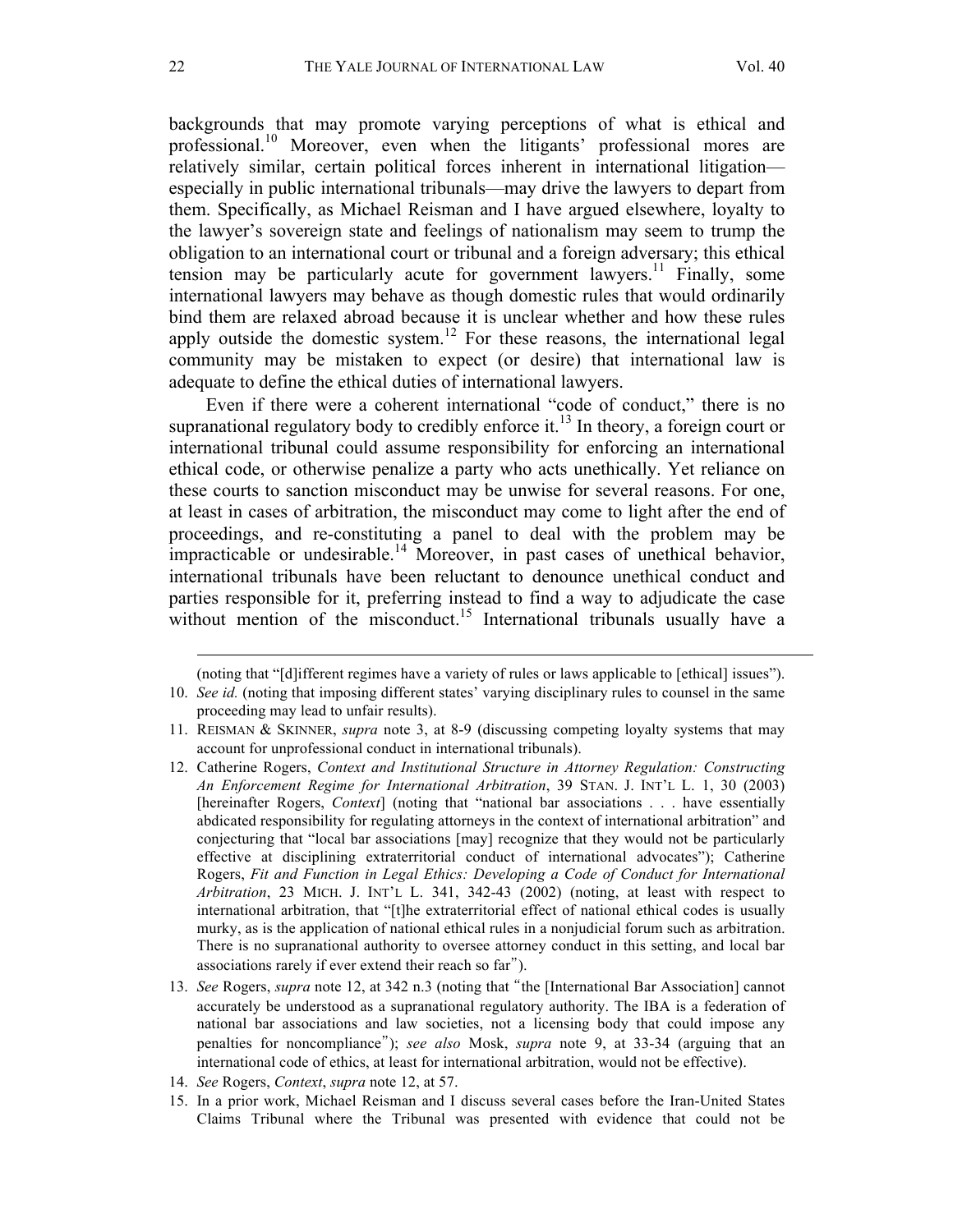constitutive power to revise or annul an award that newly discovered evidence demonstrates was induced by fraud,<sup>16</sup> yet even this "consequence" is almost never meted out in such cases.<sup>17</sup>

There are likely good reasons for courts' and tribunals' cautious approach. As to international tribunals, most lack the power to credibly threaten a party with a meaningful punishment for committing fraud.<sup>18</sup> A "soft" reprimand from an international court may cause a lawyer reputational harm, but unlike a domestic court, an international tribunal does not have the power to bar the attorney from practicing law in other foreign or international forums or in his home state jurisdiction.19 In a transnational dispute, the foreign court would likewise presumably lack authority to restrict or rescind an attorney's ability to practice before other courts and tribunals.

National court systems, however, do not face these same constraints.<sup>20</sup> Domestic systems can concretely set standards of ethical behavior and, more importantly, enforce them with the weight of their civil and criminal laws.<sup>21</sup> And in the absence of agreed upon and recognizable international ethical standards, it is arguably fairer to hold international lawyers accountable to the laws of their sovereign state, rather than to a shifting or unclear set of international standards, even while acting in an international arena. Part I.B. considers a current case, *Chevron v. Donziger*, <sup>22</sup> in which a federal court relied on RICO's civil provision, section 1964(c),<sup>23</sup> to enjoin a judgment allegedly obtained by the fraudulent acts

authenticated. *See, e.g.*, Golshani v. Iran, 6 Iran-US Cl. Trib. Rep. 52 (1993). Yet rather than non-suiting the claimant, the Tribunal tended instead to disregard the putatively fabricated evidence as inauthentic. REISMAN & SKINNER, *supra* note 3, at 106, 108-09, 113-14. For other examples, see *id.*, wherein case studies identify this reluctance on the part of public international tribunals. *See also* Mosk, *supra* note 9, at 35 (noting that unethical behavior could result in the non-enforcement of an award, though it rarely does).

<sup>16.</sup> *See, e.g.*, Statute of the International Court of Justice art. 61, June 26, 1945, 591 Stat. 1055, T.S. 993; Int'l Ctr. For Settlement of Inv. Disputes [ICSID], Convention on the Settlement of Investment Disputes between States and the Nationals of Other States, art. 52(1), *opened for signature* Mar. 18, 1965, 17 U.S.T. 1270, 575 U.N.T.S. 159.

<sup>17.</sup> *See* Timothy G. Nelson, *The Explosion and the Testimony: The WWI Sabotage Claims and an International Arbitral Tribunal's Power to Revise its Own Awards*, 23 AM. REV. INT'L ARB. 197, 198-99, 220-21 (2012).

<sup>18.</sup> *See* Rogers, *Context*, *supra* note 12, at 4 n.13 ("[I]t is fairly rare that misconduct 'abroad' results in all too serious consequences 'at home' . . . .") (quoting IVO G. CAYTAS, TRANSNATIONAL LEGAL PRACTICE: CONFLICTS IN PROFESSIONAL RESPONSIBILITY 3 (1992)).

<sup>19.</sup> *See* REISMAN & SKINNER, *supra* note 3, at 5-6 ("National legal systems may police the boundary between zealous advocacy and fraud through codes of professional conduct. . . . The international system has nothing comparable to this arsenal of deterrent, preventative, and punitive weapons.").

<sup>20.</sup> *See id*.

<sup>21.</sup> *Id.* 

<sup>22.</sup> *Donziger*, 974 F. Supp. 2d at 362.

<sup>23.</sup> Section 1964(c) of the RICO statute provides for a civil cause of action by "[a]ny person injured in his business or property by reason of a violation of section 1962." 18 U.S.C. § 1964(c). Section 1962 of RICO criminalizes a "pattern" (two or more) of certain "predicate" acts when committed by an "enterprise," that is, an association of individuals. 18 U.S.C. §  $1962(c)$ .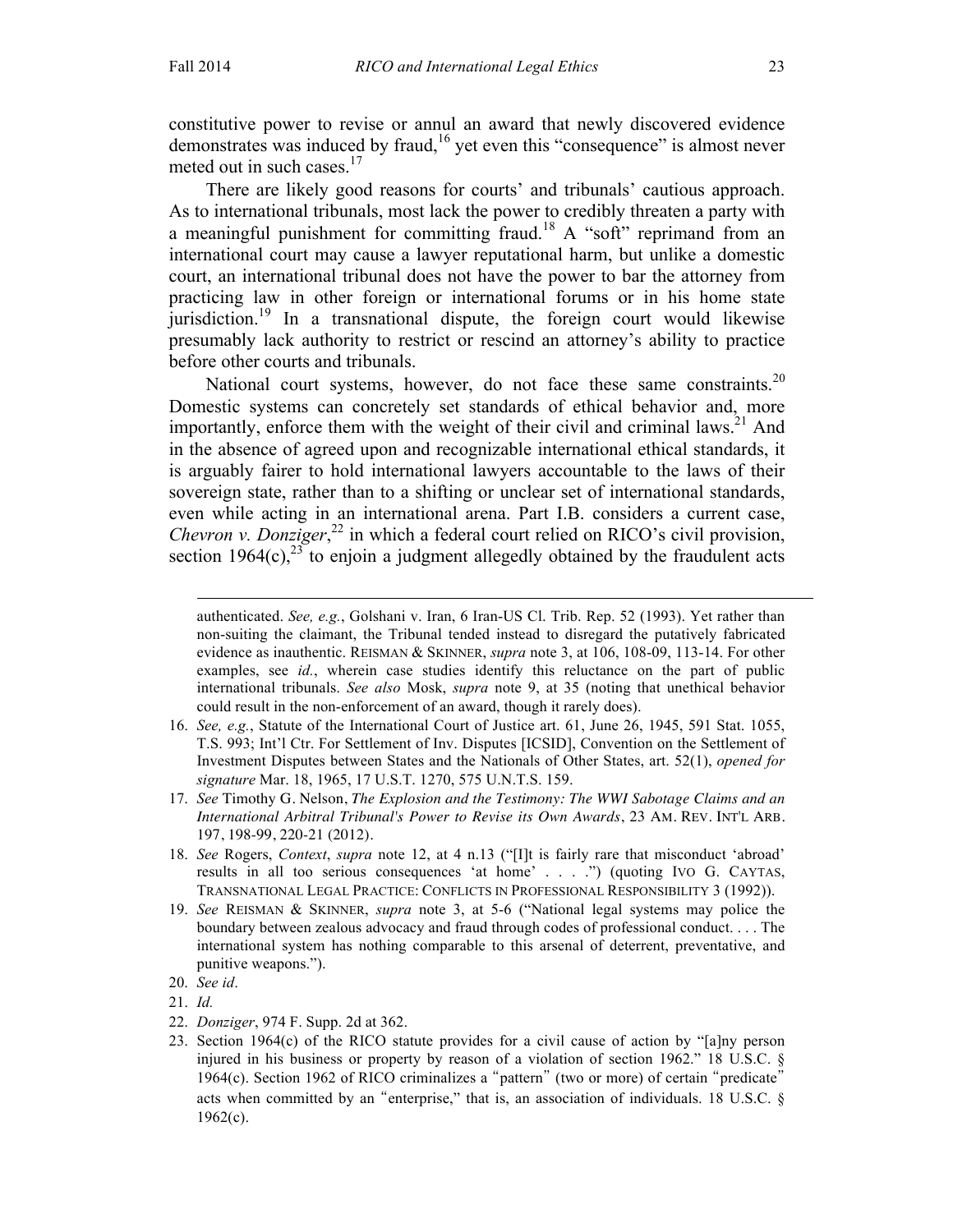of an American lawyer<sup>24</sup> in connection with a foreign case. The case suggests that the RICO statute and U.S. federal courts can play an important role in regulating the legal profession by deterring misconduct abroad and, in certain cases, preventing enforcement of a fraudulent award rendered by a foreign or international court.

### B. *The Chevron Case: A Current Example*

In the early 1990s, Texaco (Chevron's predecessor) was sued in the Southern District of New York for environmental and health-related harms in the Amazon.<sup>25</sup> The Ecuadorian plaintiffs were represented by several United Statesbased lawyers.<sup>26</sup> Eventually, the case was dismissed on grounds of forum non conveniens and re-filed in the Supreme Court of Neuva Loja in Lago Agrio, Ecuador, where the case was litigated by both American and Ecuadorian lawyers.<sup>27</sup> The Ecuadorian Court ultimately held Chevron liable for approximately US\$18 billion in damages.<sup>28</sup>

The litigation was fraught with claims of fraud and unethical conduct.<sup>29</sup> Chevron claimed, among other things, that the plaintiffs and their lawyers had colluded with the court-appointed damages expert $30$  and ghostwrote the final judgment.<sup>31</sup> Chevron then unsuccessfully sought to enjoin enforcement of the award anywhere in the world, claiming that the report and the processes used to produce it were fraudulent.<sup>32</sup> It later filed another suit in the Southern District of New York, claiming that U.S. lawyer Steven Donziger (and other members of the litigation team) $33$  had violated the RICO statute by committing extortion under state and federal law, mail and wire fraud, money laundering, obstruction of

<sup>24.</sup> There are technically other defendants in the suit. *See Donziger*, 974 F. Supp. 2d at 387 n.16.

<sup>25.</sup> Aguinda v. Texaco, Inc., No. 93 Civ. 7527 (JSR) (filed Nov. 3, 1993).

<sup>26.</sup> *Donziger*, 974 F. Supp. 2d at 387-390.

<sup>27.</sup> *Id.* at 389-402.

<sup>28.</sup> *See* Ex. 39 to Declaration of Juan Pablo Saenz M., Dkt. No. 157, *Donziger*, 974 F. Supp. 2d (filed Feb. 28, 2011) (opinion of the Ecuadorian trial court) [hereinafter Ecuadorian Trial Court Opinion]; *Donziger*, 974 F. Supp. 2d at 516.

<sup>29.</sup> *See* Ecuadorian Trial Court Opinion, at 49-55. Subsequent to the judgment, both parties appealed the claim. Although Chevron made claims of "fraud and corruption" on the part of the "plaintiffs, counsel and representatives," the intermediate appellate court did "not refer at all" to these claims "except to let it be emphasized that the same accusations are pending resolution before authorities of the United States of America due to a complaint that has been filed by [Chevron] under what is known as the RICO act" and stated that the court "has no competence to rule on the conduct of counsel, experts or other officials or administrators." Brief for Defendants-Appellants, Chevron Corp. v. Naranjo et al. No. 14-826, App. 452, 462 (2d Cir. filed July 2, 2014) (opinion of the Ecuadorian Intermediate Appellate Court, Jan. 3, 2012). *See Donziger*, 974 F. Supp. 2d at 544.

<sup>30.</sup> Ecuadorian Trial Court Opinion, at 50; *Donziger*, 974 F. Supp. 2d at 444-45.

<sup>31.</sup> *Donziger*, 974 F. Supp. 2d at 535-41; *see* Chevron Corp. v. Naranjo, 667 F.3d 232, 237 (2d Cir. 2012).

<sup>32.</sup> *Naranjo*, 667 F.3d at 234; *Donziger*, 974 F. Supp. 2d at 555.

<sup>33.</sup> The amended complaint in this action named claims against several defendants, but because they settled or defaulted the district court's opinion considered only the claim against Donziger. *Donziger*, 974 F. Supp. 2d at 567 n.1305.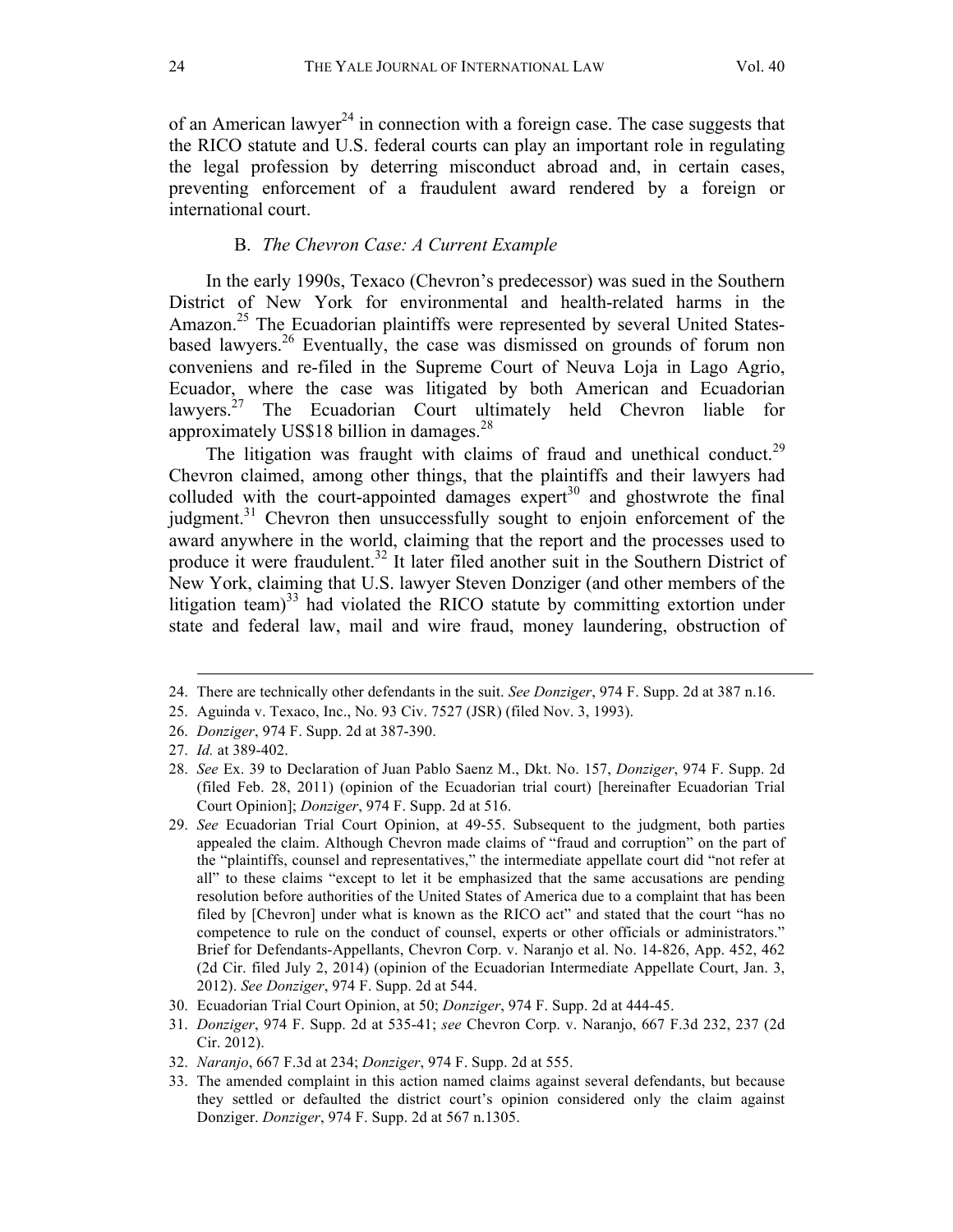justice, and witness tampering. $34$  Chevron claimed that it was entitled to equitable relief from the judgment. $35$ 

After extensive discovery, Judge Lewis A. Kaplan concluded that:

[Donziger] and the Ecuadorian lawyers he led corrupted the Lago Agrio case. They submitted fraudulent evidence. They coerced one judge, first to use a court-appointed, supposedly impartial, "global expert" to make an overall damages assessment and, then, to appoint to that important role a man whom Donziger hand-picked and paid to "totally play ball" with the [Ecuadorian plaintiffs]. . . . If ever there were a case warranting equitable relief with respect to a judgment procured by fraud, this is it.

The use of RICO in the *Chevron* case may at first blush seem remarkable. It suggests that the statute, which was legislated with organized crime in mind,  $37$ may also be used by civil plaintiffs to block enforcement of a foreign award if induced by fraud or extortion. It also implies that these lawyers could be liable for treble damages for such misconduct. These points beg the question of whether *Chevron* has set a defensible precedent for using RICO to serve the ends of ethics and professional responsibility in the international lawyering context.<sup>38</sup>

The balance of this Article argues that the structure and history of the RICO statute demonstrates that RICO is, indeed, both a ready-made and appropriate solution to that problem. The following Part begins that defense by discussing how the statute relies on predicate acts, such as bribery, extortion, and fraud, that proscribe conduct that any reasonable code of ethics should, and how its civil provision has long been applied to sanction or enjoin advocacy activities that cross these ethical lines.

### II. RICO AS A CONSTRAINT ON INTERNATIONAL LAWYERS

Part I discussed the challenges of defining and enforcing ethical rules at the international level and argued that the profession cannot rely on international law to ensure the ethical comportment of international and transnational lawyers. It argued that national governments and court systems must therefore assume the responsibility. This Part explains how RICO can serve this end in the United States. Part II.A explains the mechanics of a civil RICO suit. Part II.B addresses the scope of a civil RICO suit, and demonstrates why the civil RICO statute naturally extends to curb unethical advocacy activities of international lawyers.

<sup>34.</sup> Amended Complaint, *id.*, dkt. no. 283, ¶¶ 7-17, 339-379.

<sup>35.</sup> *Id.* ¶ 433.

<sup>36.</sup> *Donziger*, 974 F. Supp. 2d at 384; *see* Paul M. Barrett, *Chevron RICO Fallout: What Happens to the Losing Lawyer*, BLOOMBERG BUS.WEEK, May 7, 2014, http://www.businessweek.com/articles/2014-03-07/chevron-rico-fallout-what-happens-to-thelosing-lawyer (quoting Professor Michael Krauss that "the evidence of corruption of the Ecuadorian judicial system was overwhelming").

<sup>37.</sup> RICO, passed in October 1970, was initially intended to curb organized crime's involvement or "infiltration" into legitimate business. *See* Gerard Lynch, *RICO: The Crime of Being a Criminal*, 87 COLUM. L. REV. 661, 669-70 (1987).

<sup>38.</sup> Judge Kaplan did "note that Donziger is a member of the New York Bar. His conduct, whether in the United States or in Ecuador, was subject in every respect to the New York rules governing the conduct of lawyers." *Donziger*, 974 F. Supp. 2d at 394.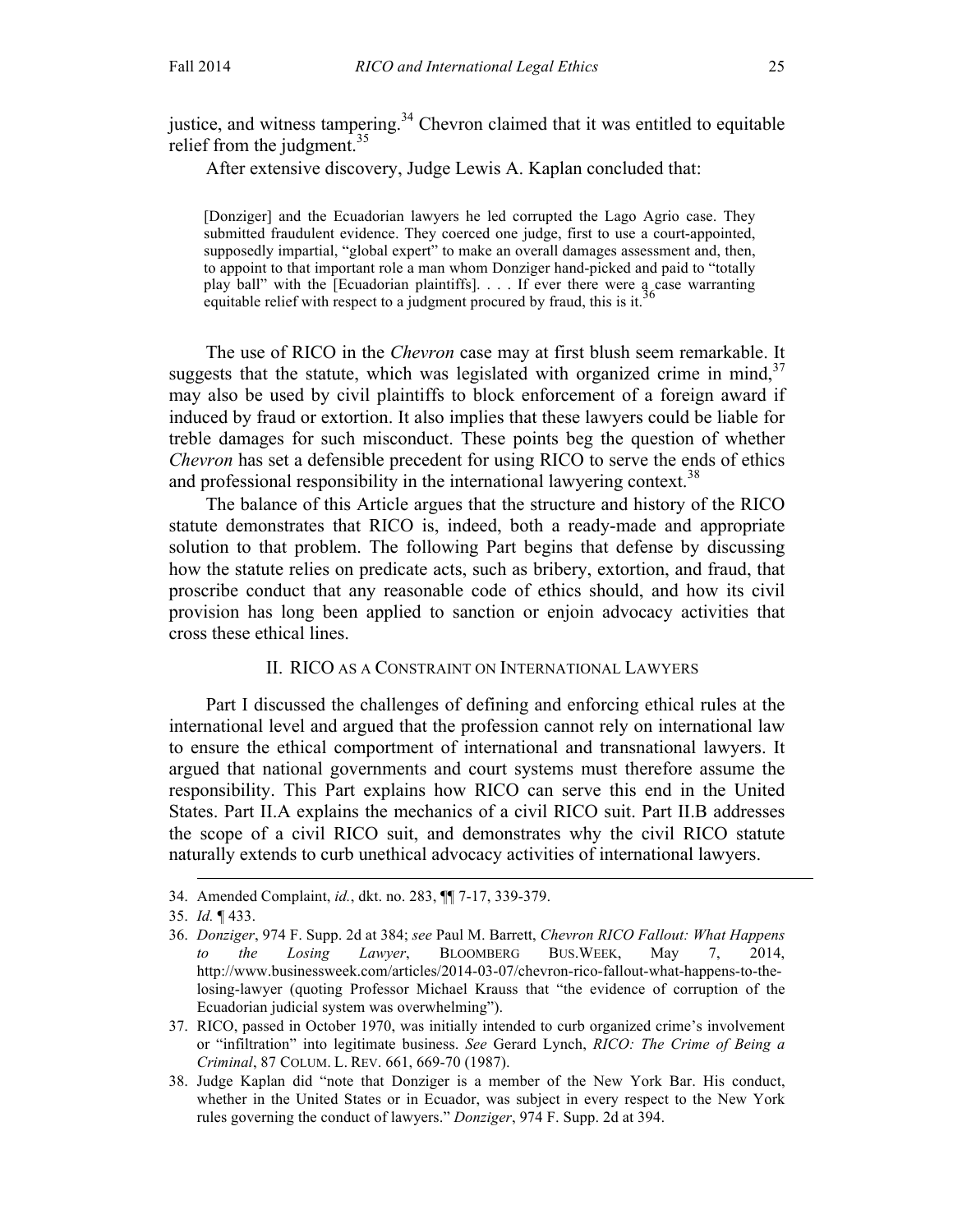#### A. *RICO's Structure: Predicate Offenses*

RICO has long been known as the "darling" of prosecutors, as a relatively potent and flexible statutory tool. <sup>39</sup> Yet it has also been a favorite among civil plaintiffs for the access to federal courts that it provides. RICO is not a substantive offense itself, but rather a vehicle for prosecuting the commission of (at least two) predicate acts,  $40$  when committed by members of associations<sup>41</sup> or groups ("enterprises"). <sup>42</sup> These predicate acts include extortion and bribery, under both state and federal law, and fraud under federal law.<sup>43</sup> Notably, these offenses do not themselves have federal civil counterparts. And so for civil plaintiffs like Chevron, RICO is the only way to bring a case in federal court to hold such actors accountable.

This structure makes RICO an ideal tool for dealing with ethical problems in international cases. By relying on predicates such as extortion, bribery, and fraud, RICO liability extends to offenses that already are considered ethical violations under state regulatory schemes (such as a state's model rules of professional conduct) and yet, at the same time, allows the federal government to speak with one voice on the question of how its citizen-lawyers are required to behave abroad. <sup>44</sup> From this perspective, RICO can be seen to set a federal floor of ethical behavior that is enforceable in federal court. This minimum standard mirrors, but does not preempt, the states' existing ethical codes of conduct.

Moreover, when used to sue lawyers for ethical breaches, civil RICO suits can enhance the profession's ability to self-regulate by incentivizing parties and counsel to act as "private attorneys-general" in the ethical arena, by providing a highly public forum and hefty financial "rewards."<sup>45</sup> Although local, state codes of professional conduct already provide a basis for redress for ethical grievances with local disciplinary committees and possibly, with torts suits, in state courts, the stakes of a RICO case—with a federal forum and the specter of treble damages and attorneys' fees—are significantly greater.<sup>46</sup> Civil RICO suits may thus be quite effective at punishing and deterring unethical behavior when brought by aggrieved members of the profession, like opposing counsel or clients. As the next section shows, an extension of RICO to international legal advocacy

- 44. *See, e.g.*, NEW YORK RULES OF PROF'L CONDUCT 3.4 (2009) (amended 2014) (dealing with fraud, bribery, and extortive conduct).
- 45. Section 1964(c) of the RICO statute provides for a civil cause of action by "[a]ny person injured in his business or property by reason of a violation of section 1962." 18 U.S.C. § 1964(c) (2012).

<sup>39.</sup> *See* Barry Tarlow, *RICO: The New Darling of the Prosecutor's Nursery*, 49 FORDHAM L. REV. 165, 169-71 (1980).

<sup>40.</sup> 18 U.S.C. § 1962(c) (2012).

<sup>41.</sup> United States v. Turkette, 452 U.S. 576 (1981) (holding that a criminal association qualifies as an enterprise).

<sup>42.</sup> Under civil RICO, relief is available where "[t]he predicate acts [are] both the factual and the proximate cause of the injury" alleged. *Donziger*, 974 F. Supp. 2d at 601 (citing Lerner v. Fleet Bank, N.A., 318 F.3d 113, 120 (2d Cir. 2003)).

<sup>43.</sup> 18 U.S.C. § 1961.

<sup>46.</sup> 18 U.S.C. § 1964(c) (2012). The district courts are also afforded the power of injunctive relief to restrain further violations of the statute. 18 U.S.C. § 1964(a).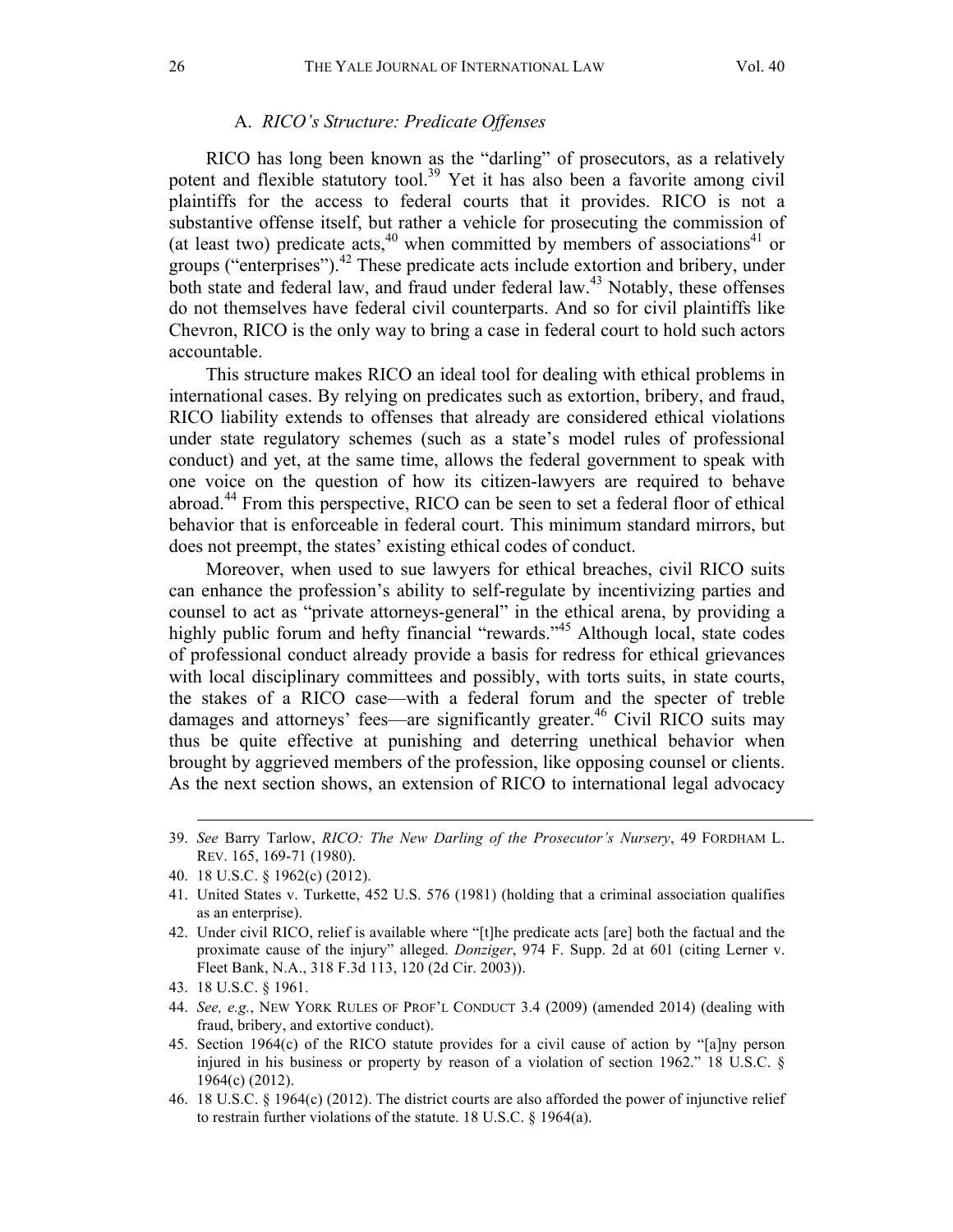is also contextually sound.

#### B. *RICO's Application: Advocacy Activity*

For several decades now, plaintiffs have used civil RICO suits as a type of self-help measure against various types of advocates.<sup>47</sup> Specifically, RICO suits have been filed against protestors motivated by some political, social, or economic issue. Suits in the labor arena are particularly well known. There, employers have sued unions in connection with comprehensive campaigns that are designed to exert intense pressure on employers by mobilizing social or community groups and applying other forms of financial pain or high-pressure lobbying initiatives.<sup>48</sup> Similarly, civil RICO suits have been brought against social or political protestors,<sup>49</sup> like pro-life groups that have attempted to prevent access to abortion clinics.<sup>50</sup> Plaintiffs in these suits often allege that the advocacy activities constitute extortion under state or federal law.<sup>51</sup> Though many of these cases have a "mixed track record" of ultimate success, a fair number do, at least, survive through the motion to dismiss stage,<sup>52</sup> suggesting that it is factually possible to state a claim under RICO for advocacy-related activity (and has become increasingly popular to do so). $53$ 

Yet the extent to which RICO can expand in the advocacy arena is limited by the constitutional concerns attendant to the First Amendment—and pushing too far in this direction may give the courts concern.<sup>54</sup> But speech-related constitutional concerns are largely absent in cases like *Chevron*. Cases of lawyers defrauding or extorting tribunals or opposing counsel would likely not qualify as protected speech as most courts understand the interplay between RICO and the

<sup>47.</sup> *See, e.g.*, James J. Brudney, *Collateral Conflict: Employer Claims of RICO Extortion Against Union Comprehensive Campaigns*, 83 S. CAL. L. REV. 731, 746 (2010) (noting that "[t]he upshot of [RICO's] textual approach is to encompass conduct wholly unconnected to organized crime").

<sup>48.</sup> *Id.* at 738, 754-57.

<sup>49.</sup> Alexander M. Parker, *Stretching RICO to the Limit and Beyond*, 45 DUKE L.J. 819, 838-39 (1996).

<sup>50.</sup> *See, e.g.*, Nat'l Org. for Women v. Scheidler, 510 U.S. 249, 259 (1994). There have also been some RICO cases filed against "political protestors," involving offenses against foreign leaders and threats to certain corporate interests. Parker, *supra* note 54 at 839 & n.121.

<sup>51.</sup> *See, e.g.*, Scheidler v. Nat'l Org. for Women, 537 U.S. 393 (2003) (holding that petitioners' actions to shut down abortion clinics did not constitute Hobbs Act extortion and reversing the judgment below that RICO had been violated); Charlotte Garden, *Labor Values Are First Amendment Values: Why Union Comprehensive Campaigns Are Protected Speech*, 79 FORDHAM L. REV. 2617, 2619 & n.4, 2623 (2012).

<sup>52.</sup> Garden, *supra* note 57, at 2631.

<sup>53.</sup> For an examination of the use of RICO in the labor context, see *id.* at 2619 n.4 and Brudney, *supra* note 52, at 754-55,

<sup>54.</sup> *See* Brudney, *supra* note 52, at 782-88; Parker, *supra* note 54, at 819, 821 (criticizing the extension of RICO to protest activities as inappropriately suppressing First Amendment rights); *see also Scheidler*, 510 U.S. at 264 (noting that "[c]onduct alleged to amount to Hobbs Act extortion, for example, or one of the other somewhat elastic RICO predicate acts may turn out to be fully protected First Amendment activity, entitling the defendant to dismissal on that basis") (Souter, J., concurring).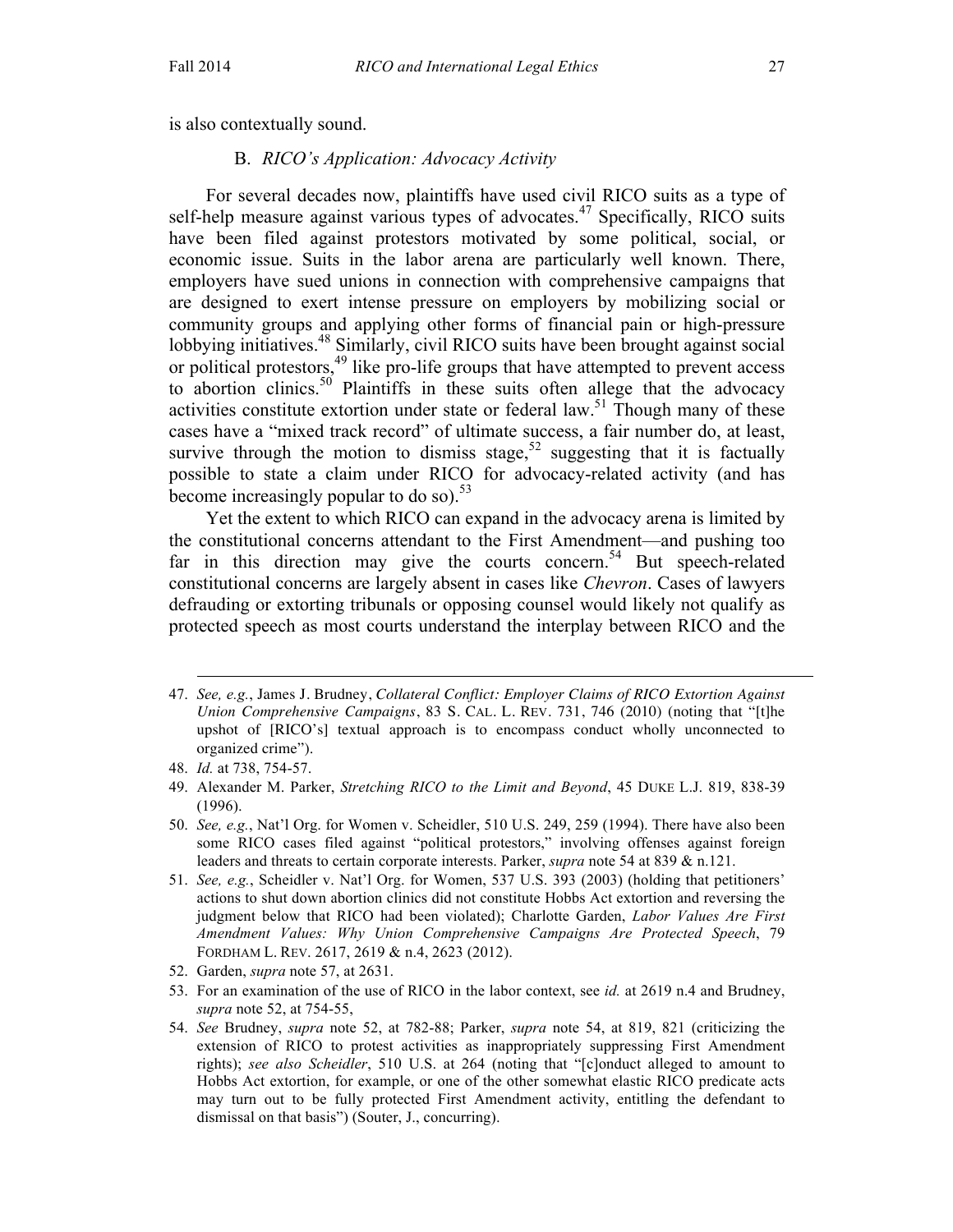First Amendment.<sup>55</sup> In short, courts can embrace the use of civil RICO suits to punish unethical international lawyers without also accepting that such suits are appropriate to other forms of socio-political advocacy-related activity.<sup>56</sup>

#### III.RICO AND FOREIGN RELATIONS

Applying any U.S. law to foreign conduct is a delicate endeavor. It requires special attention to issues of extraterritoriality, comity, and personal jurisdiction. This Part explains how these problems may be avoided in civil RICO suits against unethical international lawyers.

### A. *RICO and Extraterritoriality*

The presumption against extraterritoriality is a "longstanding principle of American law<sup>57</sup> by which it is assumed that U.S. laws do not apply to conduct outside the United States, unless Congress clearly expresses a contrary intent.<sup>58</sup> This canon of construction, though regularly invoked by the courts since the early nineteenth century,<sup>59</sup> has gained increased attention in recent years with the Supreme Court's decision in *Morrison v. National Australia Bank*, which held that certain civil provisions of the Securities and Exchange Act of 1934 did not apply to securities traded on foreign exchanges.<sup>60</sup> The Court applied the presumption against extraterritoriality to that statute.

Since then, federal courts have heightened their attention to issues of extraterritoriality. $61$  Several federal courts have concluded that, like the 1934 Act, RICO does not apply extraterritorially.<sup>62</sup> But the question of whether an

<sup>55.</sup> *See Donziger*, 974 F. Supp. 2d at 581 (noting that "corruption of an adjudicative process removes any shield that the First Amendment otherwise would provide"); *see also* Smithfield Foods, Inc. v. United Food & Comm. Workers Int'l Union, 585 F. Supp. 2d 789, 804-06 (citing cases that demonstrate the First Amendment does not protect extortion "and the like").

<sup>56.</sup> Extending civil RICO suits to international and transnational lawyers is also consistent with legislative views on the degree to which the government should regulate American professional morality abroad. In the business context, specifically, Congress has enacted the Foreign Corrupt Practices Act ("FCPA"), which criminalizes the making of bribes (construed broadly) to foreign officials for the purposes of securing a business advantage. Foreign Corrupt Practices Act of 1977, 15 U.S.C. §§ 78m(b), (d)(1), (g)-(h), 78dd-1 to -3, 78ff (2012); DEP'T OF JUSTICE, SEC. & EXCHANGE COMM'N, A RESOURCE GUIDE TO THE FOREIGN CORRUPT PRACTICES ACT 14-16 (2012), http://www.justice.gov/criminal/fraud/fcpa/guide.pdf.

<sup>57.</sup> EEOC v. Arabian American Oil Co. (*Aramco*), 499 U.S. 244, 248 (1991) (quoting Foley Bros. v. Filardo, 336 U.S. 281, 285 (1949)).

<sup>58.</sup> *See* William S. Dodge, *Understanding the Presumption Against Extraterritoriality*, 16 BERKLEY J. INT'L L. 85, 85-86 (1998).

<sup>59.</sup> *Id.* at 86.

<sup>60.</sup> Morrison v. Nat'l Australia Bank, 561 U.S. 247 (2010).

<sup>61.</sup> *See, e.g.*, United States v. Vilar et al., 729 F.3d 62 (2d Cir. 2013) (extending *Morrison*'s holding to the Exchange Act's criminal provisions).

<sup>62.</sup> *See, e.g.*, United States v. Philip Morris USA, Inc., 783 F. Supp. 2d 23, 28 (D.D.C. 2011); Norex Petroleum Ltd. v. Access Industries, Inc., 631 F.3d 29, 32–33 (2d Cir. 2010) (per curiam).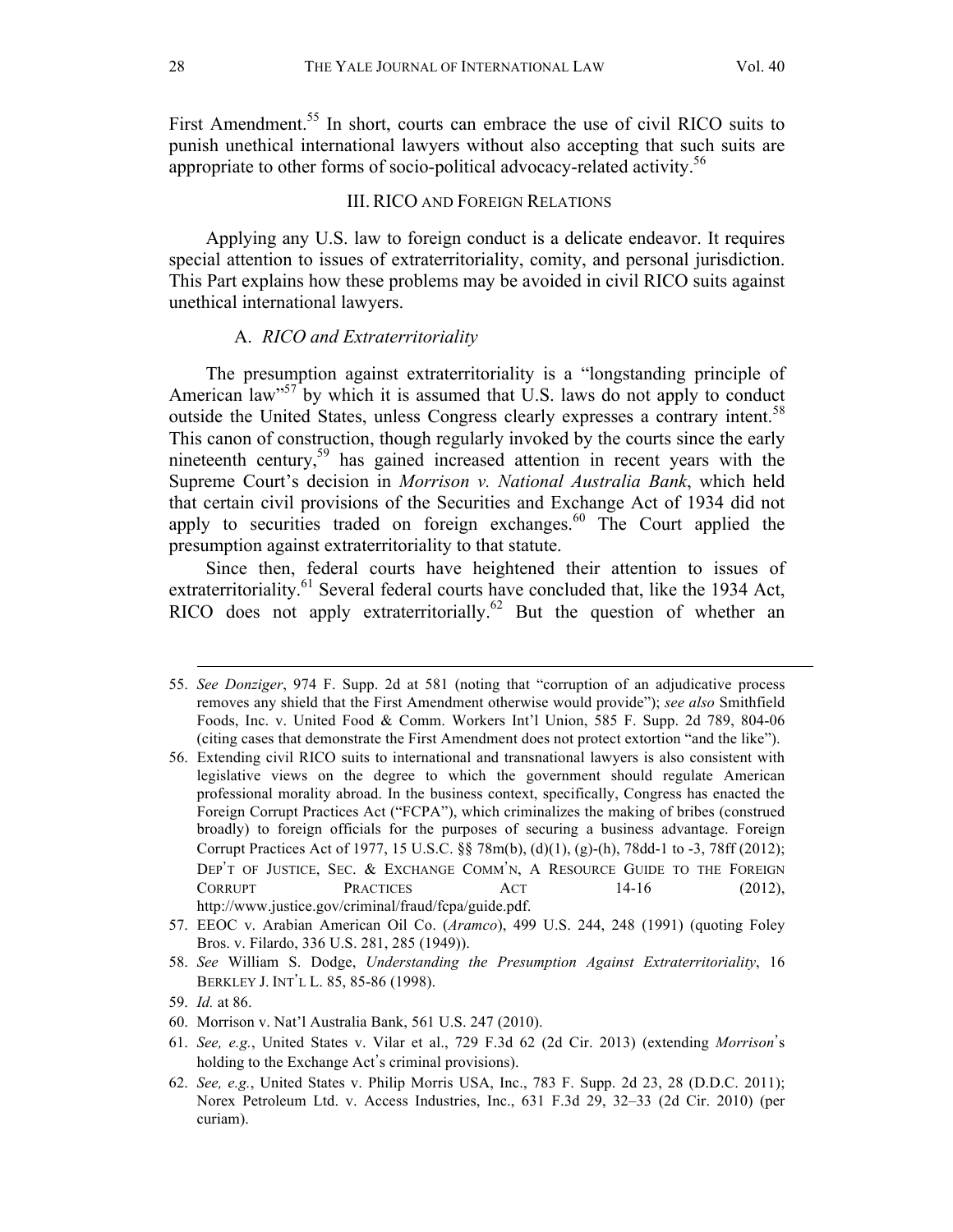application of civil RICO is, in fact, extraterritorial remains somewhat unclear. $63$ The following Subsections offer theories of why the presumption is not triggered when civil RICO is applied to U.S. lawyers' unethical activities in international and transnational cases.

## *1. The Domestic Nature of the Predicate Acts*

In assessing whether an application of RICO qualifies as extraterritorial, several courts focus on the predicate acts alleged and whether those predicates are intended to have extraterritorial reach themselves.<sup>64</sup> Yet even for these courts, RICO may nonetheless apply to conduct involving predicates without extraterritorial reach provided that conduct has "sufficient domestic nexus"<sup>65</sup> or is substantially domestic in nature.<sup>66</sup> That standard is met if there is sufficient domestic conduct to satisfy the elements of the predicate acts, even "if some further conduct contributing to the violation occurred outside the United States."<sup>67</sup>

This standard can likely be satisfied in most international or transnational cases involving unethical American lawyers. Consider the two most likely predicate offenses alleged in cases of unethical lawyering in a foreign or international tribunal. Extortion, for one, would be common, on the theory that a lawyer has used high-pressure tactics that amount to "actual or threatened force, violence, or fear" to obtain a favorable judgment, which could be characterized as a form of "property."<sup>68</sup> The second predicate likely to be alleged is mail or wire fraud (under federal law), where a lawyer has used the U.S. interstate or international wires or mails to transmit fraudulent or misleading evidence to a tribunal or an adversary.<sup>69</sup>

Even if these predicates do not have extraterritorial reach (which is an open question in many courts of appeals), one could argue that the elements of these crimes all inherently have a domestic basis (and the court has personal jurisdiction) when (1) the lawyer is licensed by a domestic jurisdiction and (2) at least some of the extortive or fraudulent planning or activity occurred within the United States.<sup>70</sup> Therefore, suits alleging unethical conduct of a U.S.-barred lawyer who has acted at least in part while in the United States *or* as a member of

<sup>63.</sup> As Judge Kaplan points out, "these cases yield no clear, authoritative principle for determining whether a given application of RICO is or is not extraterritorial." *Donziger*, 974 F.Supp. 2d at 574.

<sup>64.</sup> *See, e.g.*, European Community v. RJR Nabisco, Inc., 764 F. 3d 129, 138 (2d Cir. 2014) (noting that "RICO [does not] contain any other language that would suggest its extraterritorial application differs from that specified in its various predicates").

<sup>65.</sup> United States v. Botsvynyuk, Cr-10-159-1, 2012 WL 2885928, at \*10-11 (E.D. Pa. July 16, 2012) *aff'd*, 552 F. App'x 178 (3d Cir. 2014) (quoting United States v. Inigo, 925 F.2d 641, 648-49 (3d Cir.1991)).

<sup>66.</sup> *RJR Nabisco*, 764 F. 3d at 149.

<sup>67.</sup> *Id.* 

<sup>68.</sup> 18 U.S.C. § 1951.

<sup>69.</sup> 18 U.S.C. §§ 1341, 1342.

<sup>70.</sup> *See, e.g.*, Kiobel v. Royal Dutch Petroleum, 133 S. Ct. 1659 (2013) (holding that the presumption against extraterritoriality applies to the Alien Tort Statute and therefore foreign plaintiffs could not sue a foreign corporation for human rights abuses that occurred abroad).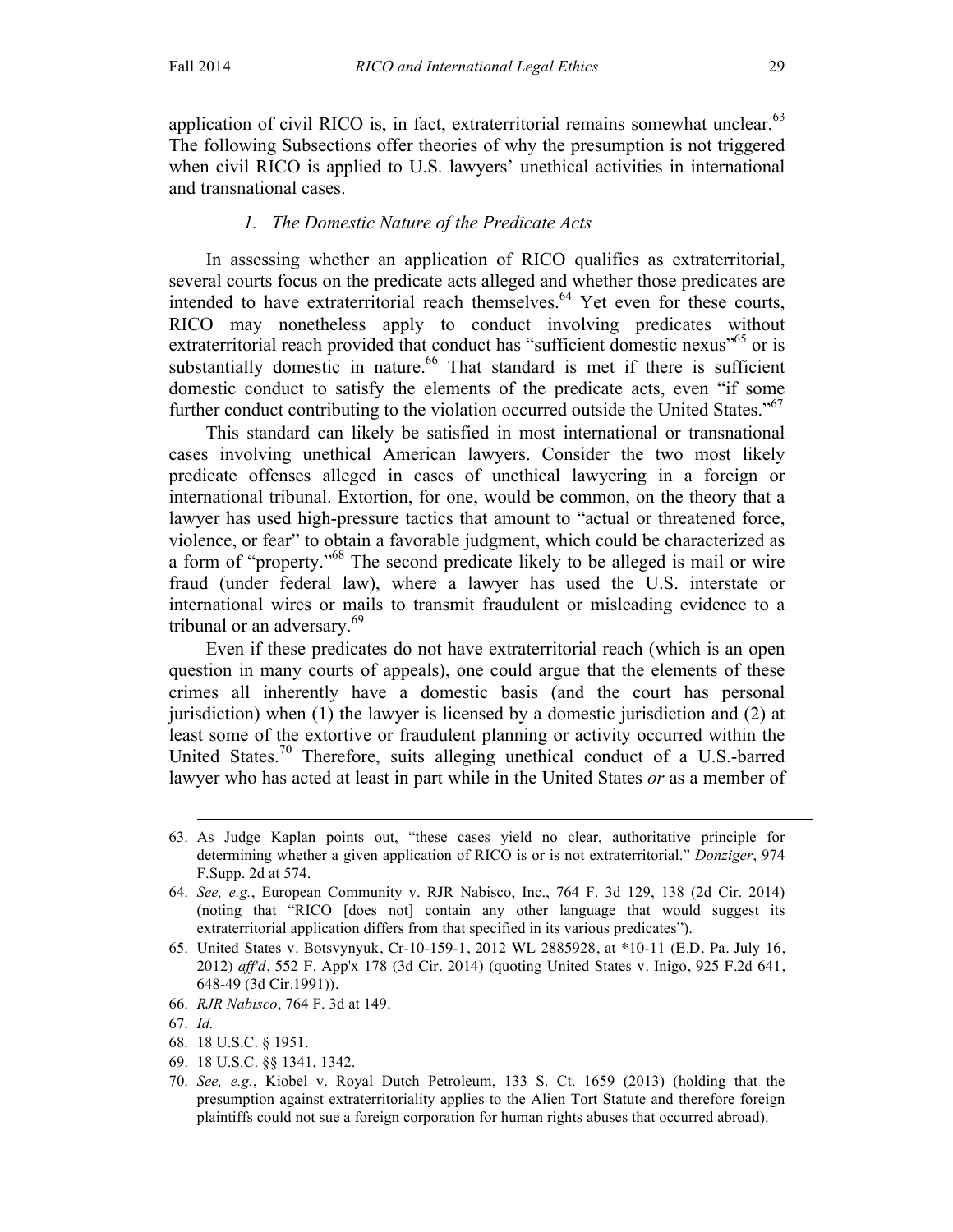a U.S. law firm would meet these criteria.<sup>71</sup>

#### *2. The Domestic Nature of the Enterprise*

Some courts (although a minority) consider whether the enterprise is domestic or foreign to determine whether an application of RICO is extraterritorial.<sup>72</sup> A RICO "enterprise" is the "vehicle through which the unlawful pattern of racketeering activity is committed."73 For these courts, an argument can easily be made that a suit against U.S. lawyers' unethical activities in connection with a foreign or international suit is not an extraterritorial application of the statute.

Legal work is almost always performed by a group or "association." Even if not members of a formal law firm, lawyers' work requires coordination and support from at least some combination of assistants, partners, associates, consultants or co-counsel, or other support staff. And this litigation team for an American lawyer is presumptively a domestic one if the attorney is licensed by a state bar authority. On this view, courts could thus readily conclude that the citizenship and domicile of the lawyer's enterprise is the state in which the attorney is barred.

#### *3. The Presumption is Irrelevant to International Tribunals*

Lastly, in cases where the misconduct occurs before an international tribunal, the presumption may be inapposite. The presumption against extraterritoriality is premised in part on a sovereignty/comity ideal: unless otherwise stated, Congress does not intend for U.S. laws to interfere with a foreign state's affairs.<sup>74</sup> And so the United States avoids interjecting its laws abroad "to protect against unintended clashes between our laws and those of other nations which could result in international discord."<sup>75</sup>

However, an application of U.S. law to conduct occurring before an *international tribunal* would arguably not implicate these comity or sovereignty concerns.76 International tribunals, whether standing or ad hoc, may be consented

 $\overline{a}$ 

75. Curtis Bradley, *Territorial Intellectual Property Rights in An Age of Globalization*, 37 VA. J. INT'L L. 505, 513, 515 (1997) (quoting *Aramco*, 499 U.S. 244).

<sup>71.</sup> In *Chevron*, for example, the district court concluded that many of the predicates were domestic because "[a]lthough certain of defendants' actions took place abroad, this is a case in which the conduct of the [affairs of the] enterprise within the United States was key to its success," noting that the enterprise participants "live and work in the United States" and that "Donziger, the head of the enterprise" "resides and mostly operates within the United States." *Donziger*, 974 F.Supp. 2d at 600 (internal quotation marks omitted).

<sup>72.</sup> *See, e.g.*, Sorota v. Sosa, 842 F. Supp. 2d 1345, 1350-51 (S.D. Fla. 2012); In re Le–Nature's, Inc. v. Krones, Inc., No. 9-1445, 2011 WL 2112533, at \*3 (W.D. Pa. May 26, 2011).

<sup>73.</sup> *See Scheidler*, 510 U.S. at 259.

<sup>74.</sup> *See* Wade Estey, Note, *Five Bases of Extraterritorial Jurisdiction and the Failure of the Presumption Against Extraterritoriality*, 21 HASTINGS INT'L & COMP. L. REV. 177, 178 (1997) (noting that pursuant to the presumption "Congress does not intend for legislation to contravene the basic legal principles of other nations").

<sup>76.</sup> Curtis Bradley, *Enforcing the* Avena *Decision in U.S. Courts*, 30 HARV. J.L. & PUB. POL'Y, 119, 122 (2006-2007).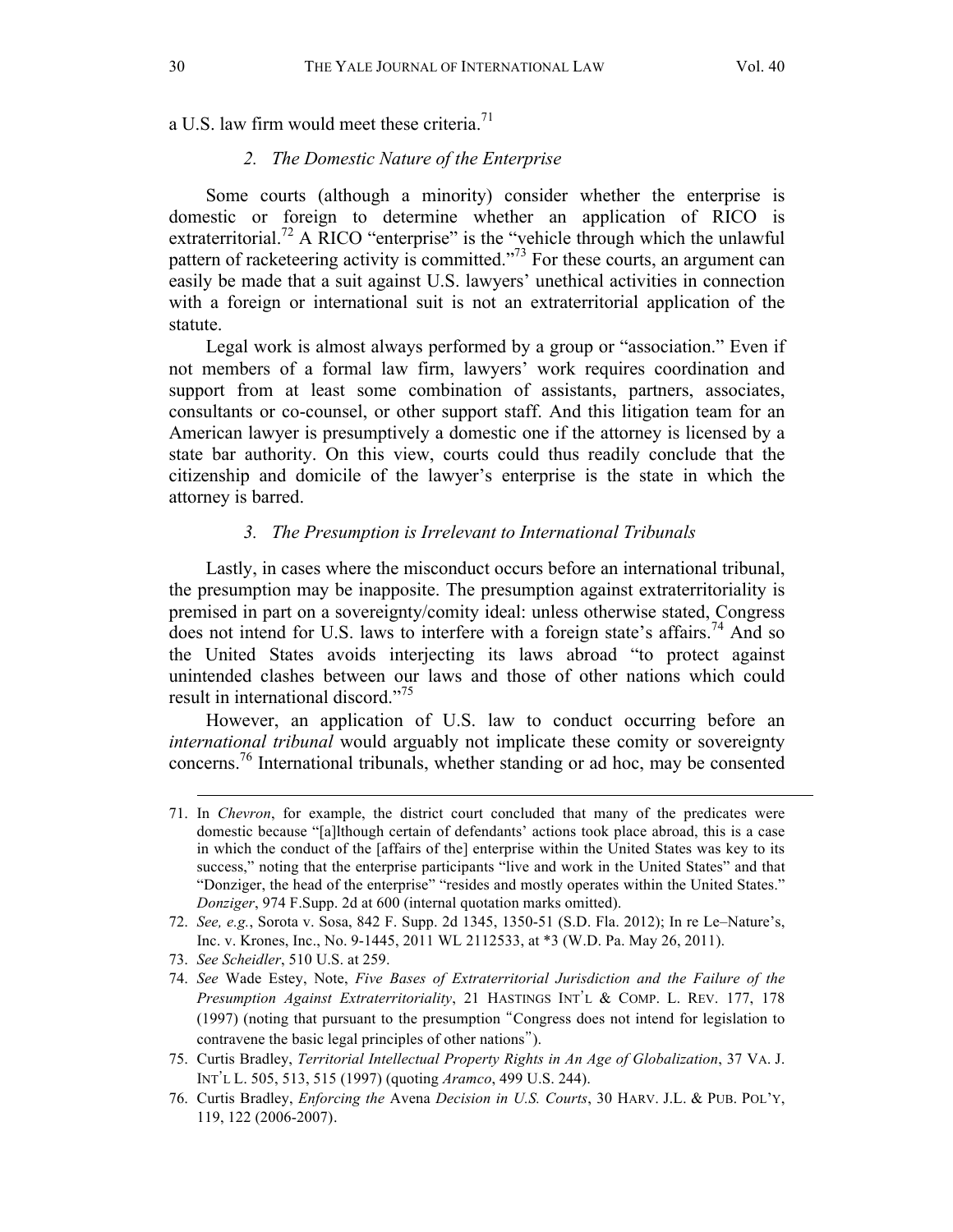to by a foreign sovereign but are not created "for a national purpose" or generally "supervised" by a foreign nation.<sup>77</sup> These tribunals cannot, therefore, be properly considered foreign "organs" themselves.<sup>78</sup> There is thus no intrusion of U.S. law into a foreign government's legal space in applying civil RICO to lawyerly misconduct in an international tribunal. Moreover, given these tribunals' reluctance (or inability) to confront instances of fraud and misconduct themselves, $^{79}$  U.S. domestic efforts to curb unethical misconduct would more likely be welcomed than rebuffed as meddlesome. For these reasons, the rationale for applying the presumption is muted where the U.S. law in question applies in an international forum.

# B. *RICO and Comity*

Civil RICO suits against unethical lawyers implicate not only a potential sanction against the lawyer but also a possible injunction against enforcement of the judgment that was induced by fraud or extortion (or other RICO predicate). When the judgment is a foreign or international one, an injunction implicates certain comity concerns to the extent the injunction functions like appellate review.

In the *Chevron* case, for example, Chevron sought an injunction against enforcement of the Ecuadorian court's judgment in U.S. courts. Judge Kaplan granted the injunction, concluding that the fact that fraud had occurred trumped the justness of the Ecuadorian plaintiffs' cause.<sup>80</sup> The appeals court in Ecuador, however, had already reviewed the case, including Chevron's allegations of fraud.81 That appellate court did "not find evidence of 'fraud' by the plaintiffs or their representatives."82 Donziger thus argued in his briefs that the district court had no jurisdiction or authority to use RICO to review the Ecuadorian court's decision.83

Donziger's argument may have merit, at least in part. Courts generally enforce foreign judgments as a matter of comity on the rationale that "the courts of one country will not sit in judgment on the acts of the government of another

- 80. *Donziger*, 974 F.Supp. 2d at 385.
- 81. *See* Ecuadorian Trial Court Opinion, at 49-55.
- 82. Brief for Defendants-Appellants, App. 492 (clarifying order of the Ecuadorian Intermediate Appellate Court, Jan 13, 2012); *see also* Brief for Defendants-Appellants, Chevron v. Naranjo, No. 14-832, at 94-99 (2d Cir. July 16, 2014) (arguing that RICO cannot be used to collaterlly attack a judgment, least of all a foreign judgment).
- 83. Brief for Defendants-Appellants, Chevron v. Naranjo, at 69-99; Reply Brief for Defendants-Appellants, Chevron v. Donziger, No. 14-832, at 1-8 (2d Cir. Jan. 6, 2015).

 <sup>77.</sup> In *Filler v. Hanvitt Bank*, 378 F.3d 213, 217 (2d Cir. 2004), the Second Circuit set out five factors for determining whether an entity is an "organ" for purposes of the Foreign Sovereign Immunities Act: "(1) whether the foreign state created the entity for a national purpose; (2) whether the foreign state actively supervises the entity; (3) whether the foreign state requires the hiring of public employees and pays their salaries; (4) whether the entity holds exclusive rights to some right in the [foreign] country; and (5) how the entity is treated under foreign state law."

<sup>78.</sup> *Id.* 

<sup>79.</sup> *See supra* Part I.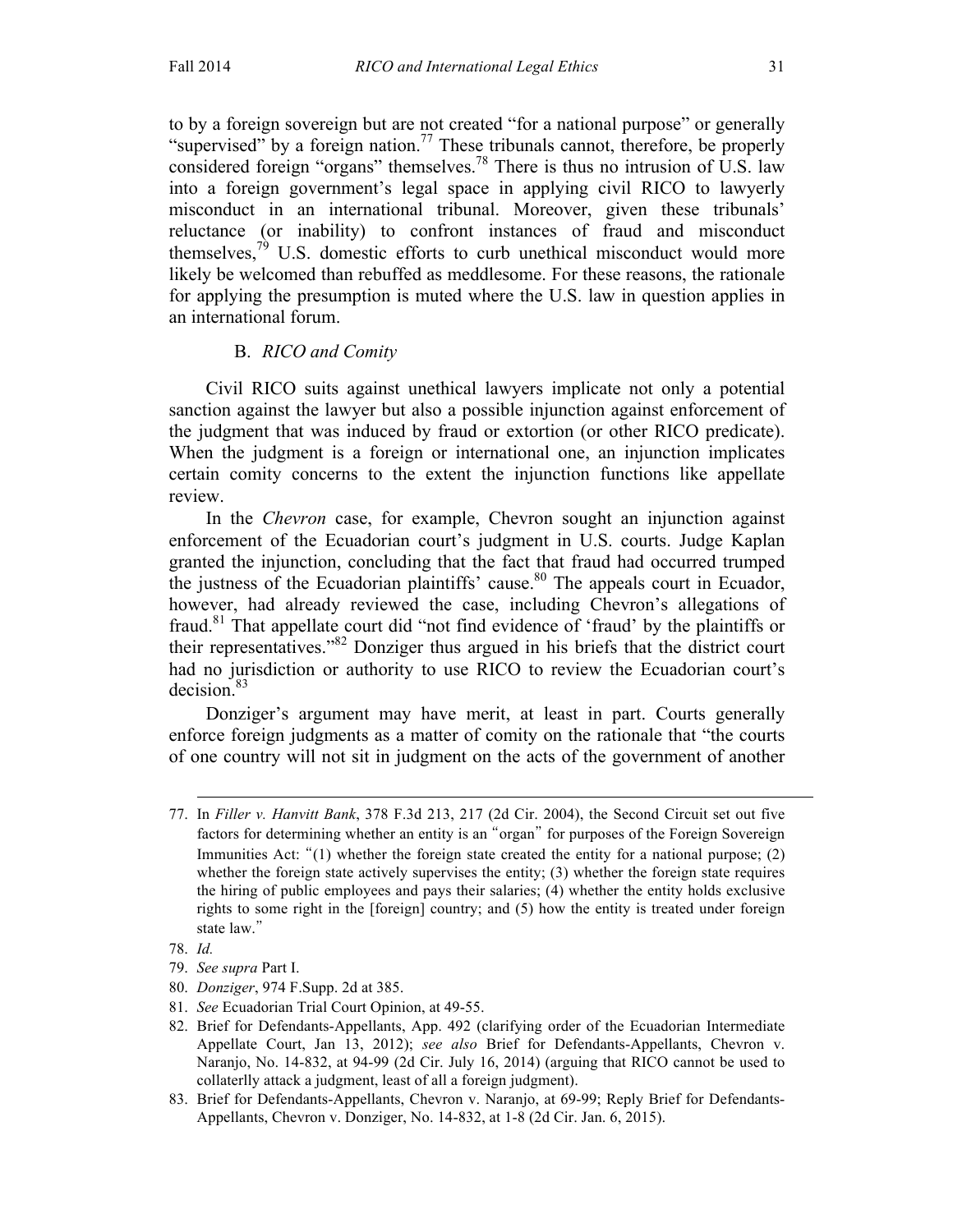done within its own territory."<sup>84</sup> A U.S. federal court that enjoins a foreign or international judgment that has already been subject to the appellate or revision processes of a foreign tribunal must be mindful of these longstanding principles of deference among sovereigns.

Federal courts can avoid overstepping the bounds of comity by limiting their jurisdiction in certain types of cases. The appropriate limiting principles could be drawn from international law principles that differentiate between revision (which is generally not merits based) and appellate review (a merits-based, substantive review).<sup>85</sup> In some international tribunals, for example, revision is appropriate where certain facts are discovered after judgment (i.e., the perpetration of fraud or extortion) and are proven to have decisively affected the judgment.<sup>86</sup>

Borrowing from such revision standards under international law, federal courts could limit their injunctive power over foreign or international judgments by considering two factors: (1) whether the fraud or extortion alleged is a "new fact," insofar as it was unknown at the time the foreign or international court's judgment was rendered; and (2) whether the new fact was "decisive," insofar as it "caused the original award to be materially different, had it been known at the time."<sup>87</sup> As an additional self-limiting principle, courts could consider the impact of an injunction on third parties by assessing whether the interests affected by the injunction would be mostly private or public. Where interests are mostly public, an injunction might be inappropriate because it would principally affect third parties, like communities, who were not responsible for the lawyer's misconduct.

These factors applied in the *Chevron* case would cut against injunctive relief primarily because the alleged fraud was not a new fact—many of these allegations were known to the Ecuadorian tribunal during its consideration of the case and subsequent appeals. Moreover, the interests at stake—at least in the underlying dispute—are public ones, involving the environmental damage in the Amazon. This analysis would not necessarily preclude a damages award against the individual defendants; here, holding Donziger liable to Chevron for the costs of the Ecuadorian suit and the financial remedies ordered by the Ecuadorian court. But such an analysis would counsel caution where a federal court is asked to enjoin enforcement of a foreign award using the RICO statute.

#### **CONCLUSION**

This Article considered a possible new use of civil RICO to sanction unethical international lawyers and, possibly, enjoin enforcement of a foreign or international judgment induced by fraud or extortion. Though unethical international lawyering is a longstanding problem, the Article considered a current case pending in the federal courts, *Chevron v. Donziger*, to discuss the viability of using RICO in this way. It also suggested several limiting principles to

 <sup>84.</sup> Harold Hongju Koh, *Transnational Public Law Litigation*, 100 YALE L.J. 2347, 2357 (1991) (citing Underhill v. Hernandez, 168 U.S. 250, 252 (1897)).

<sup>85.</sup> *See* Nelson, *supra* note 17, at 199-200.

<sup>86.</sup> *Id*., at 222-25, 230 (quoting De Neuflize Case (Fr. v. Ger.), 7 Trib. Arb. Mixtes 629, 632-33  $(1927)$ ).

<sup>87.</sup> *Id.* at 225 (discussing these factors).